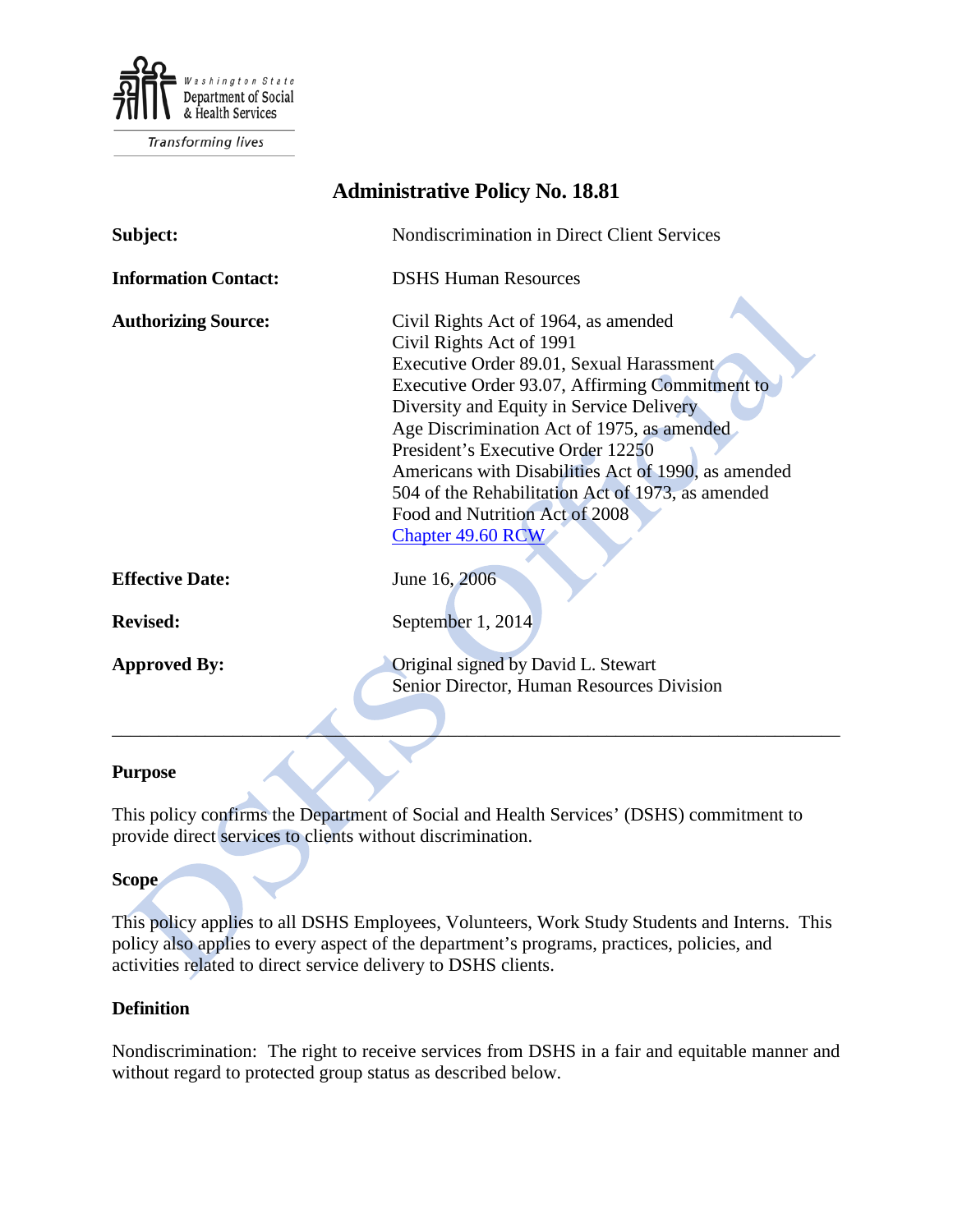Administrative Policy No. 18.81 September 1, 2014 Page 2

## **Policy**

A. No DSHS employee may discriminate against a client because of:

- 1. Race
- 2. Color
- 3. Creed
- 4. Religion
- 5. National Origin
- 6. Age
- 7. Sex
- 8. Presence of any sensory, mental or physical disability
- 9. Use of a trained dog guide or service animal by a person with a disability
- 10. Sexual Orientation
- 11. Honorably discharged veteran, disabled veteran, Vietnam Era veteran, recently separated veteran, other protected veteran or military status
- 12. Status as a mother breastfeeding her child

In addition to the protected statuses listed above, the Basic Food Program prohibits DSHS and its agents from discriminating against any person because of political beliefs.

- B. A client who believes he or she has been or is being discriminated against may file a complaint with one or more of the following:
	- 1. Investigations Unit Supervisor, Grievance Coordinator for Section 504, Title II and other Civil Rights Laws DSHS Human Resources Investigations Unit PO Box 45839 Olympia, WA 98504-5839 TDD (360) 586-4289 or TDD 1-800-521-8061

(360) 725-5807 or 1-800-521-8060

The Investigations Unit will conduct a thorough investigation of the complaint with a goal of issuing a written decision within 90 calendar days of the filing.

- 2. Washington State Human Rights Commission 1-800-233-3247
- 3. U.S. Department of Health & Human Services Office for Civil Rights 1-800-362-1710

Use of this complaint procedure does not preclude an individual from filing a complaint with the Office for Civil Rights